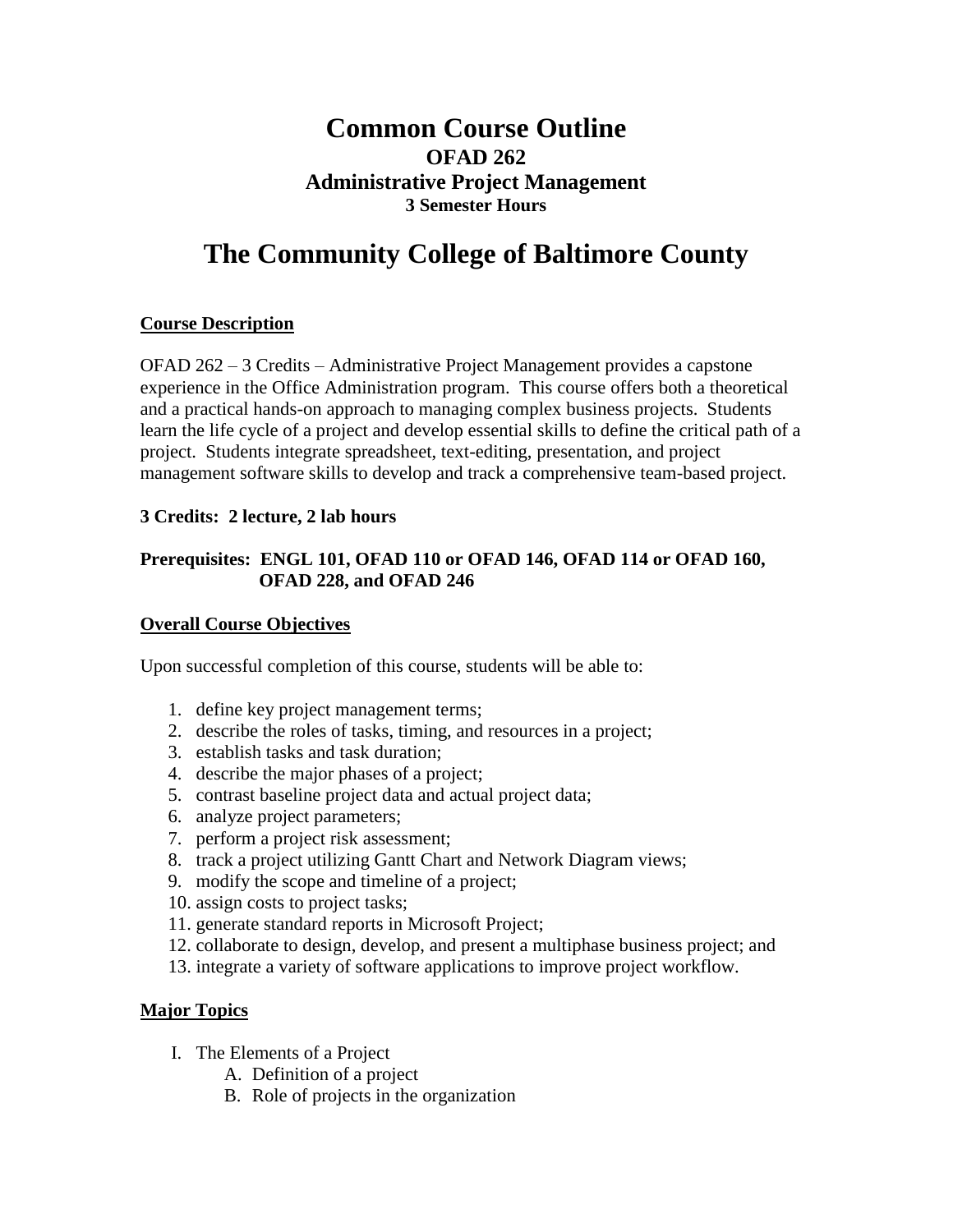- C. Project life cycle
- D. Variable nature of a project
- II. Project Basics
	- A. Determining the business need
	- B. Defining the project scope
	- C. Determining completion criteria, expectations, and roles
- III. Planning and Risk Analysis
	- A. Performing a risk analysis
	- B. Planning for change
	- C. Identifying budgetary and time constraints
	- D. Building communication strategy
- IV. Estimating Costs
	- A. Value of estimating
	- B. Three levels of estimating
	- C. Creating a cost estimate
	- D. Assigning fixed costs
- V. Working with Project Tasks
	- A. Determining task type
	- B. Setting up task calendars
	- C. Creating milestone tasks
	- D. Creating recurring tasks
- VI. Creating a Project Structure
	- A. Defining tasks and subtasks
	- B. Understanding task relationships
- VII. Establishing Time to Task Relationships
	- A. Understanding dependency types
		- B. Viewing the critical path
		- C. Modifying the critical path
		- D. Building in slack
- VIII. Creating Resources
	- A. Understanding resource types
	- B. Determining resource cost and availability
	- C. Allowing for cost changes
	- IX. Assigning Resources
		- A. Assigning a project task
		- B. Assigning resources to tasks
		- C. Modifying resource assignments

#### **Course Requirements**

Grading: Grading procedures will be determined by the individual faculty member but will include the following minimum requirements: